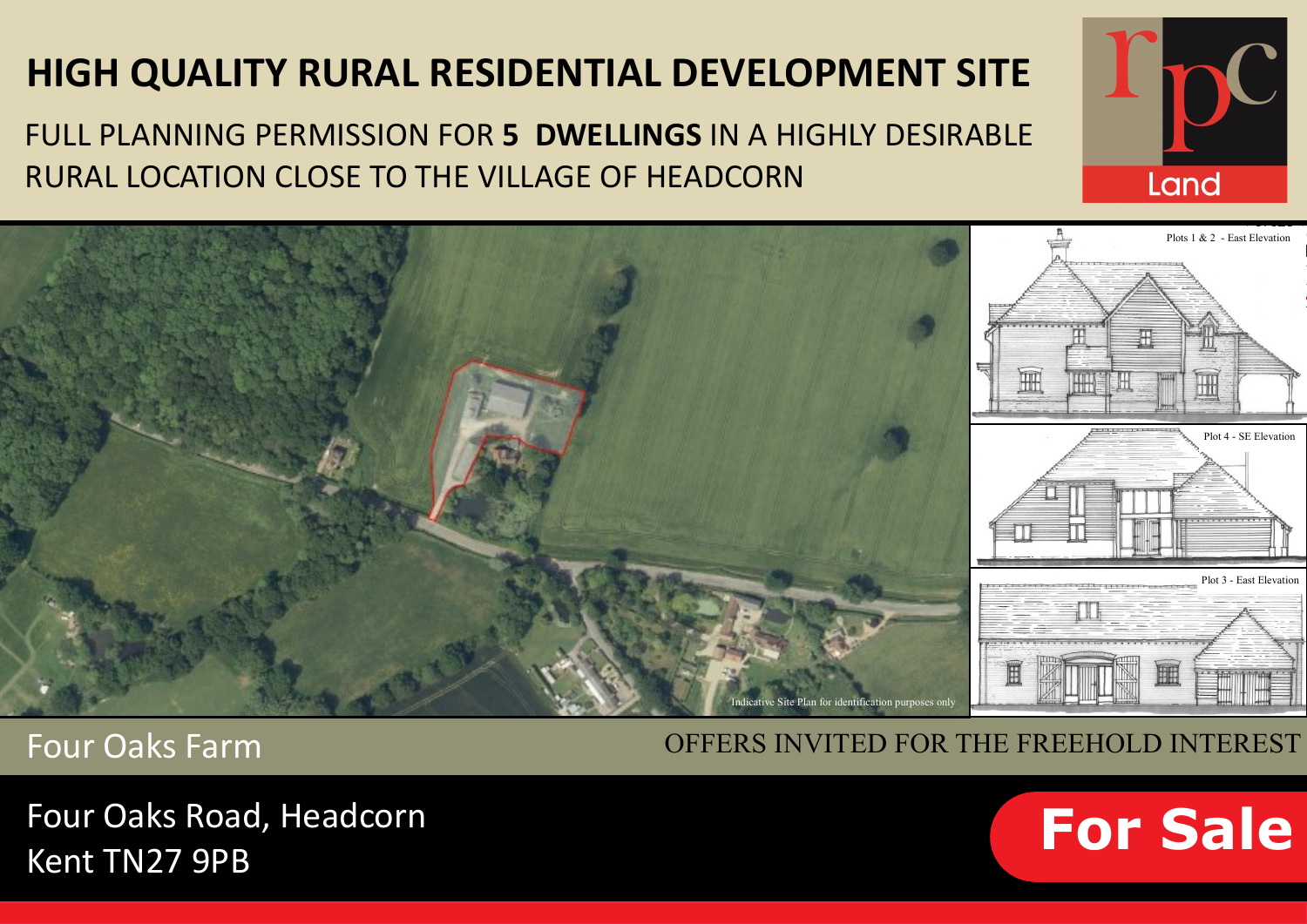#### Summary

This site offers a quality opportunity to develop an attractive scheme comprising 5 houses in a rural location within  $1^1/2$  miles of the popular village of Headcorn. Full Planning Permission has been granted for a scheme of 5 dwellings. We are seeking unconditional offers for the freehold interest.

#### Location

The site is located approximately 1.4 miles to the north west of Headcorn in a delightful rural location. Headcorn has a number of local shops, restaurants and a main line station serving Charing Cross/Cannon Street in about one hour. There is access to a number of major road routes including the M20 at junction 8, which provides a link to the M25. Ashford International Station is only a short drive away and provides regular services to the Continent and a high speed railway service to St Pancras in just over half an hour.

The area is particularly well known for the quality of schools, both in the private and state sectors and there is a wide range of leisure activities in the surrounding area.

### Description and site area

The site lies on the north side of Four Oaks Road and currently comprises a former farmyard with 3 farm buildings which will need to be demolished. Surrounding the site are agricultural fields to the north, west and east and a Grade II Listed Building, Four Oaks, to the south. The OS Plan outlines in red the area of land offered for sale, for identification purposes only.



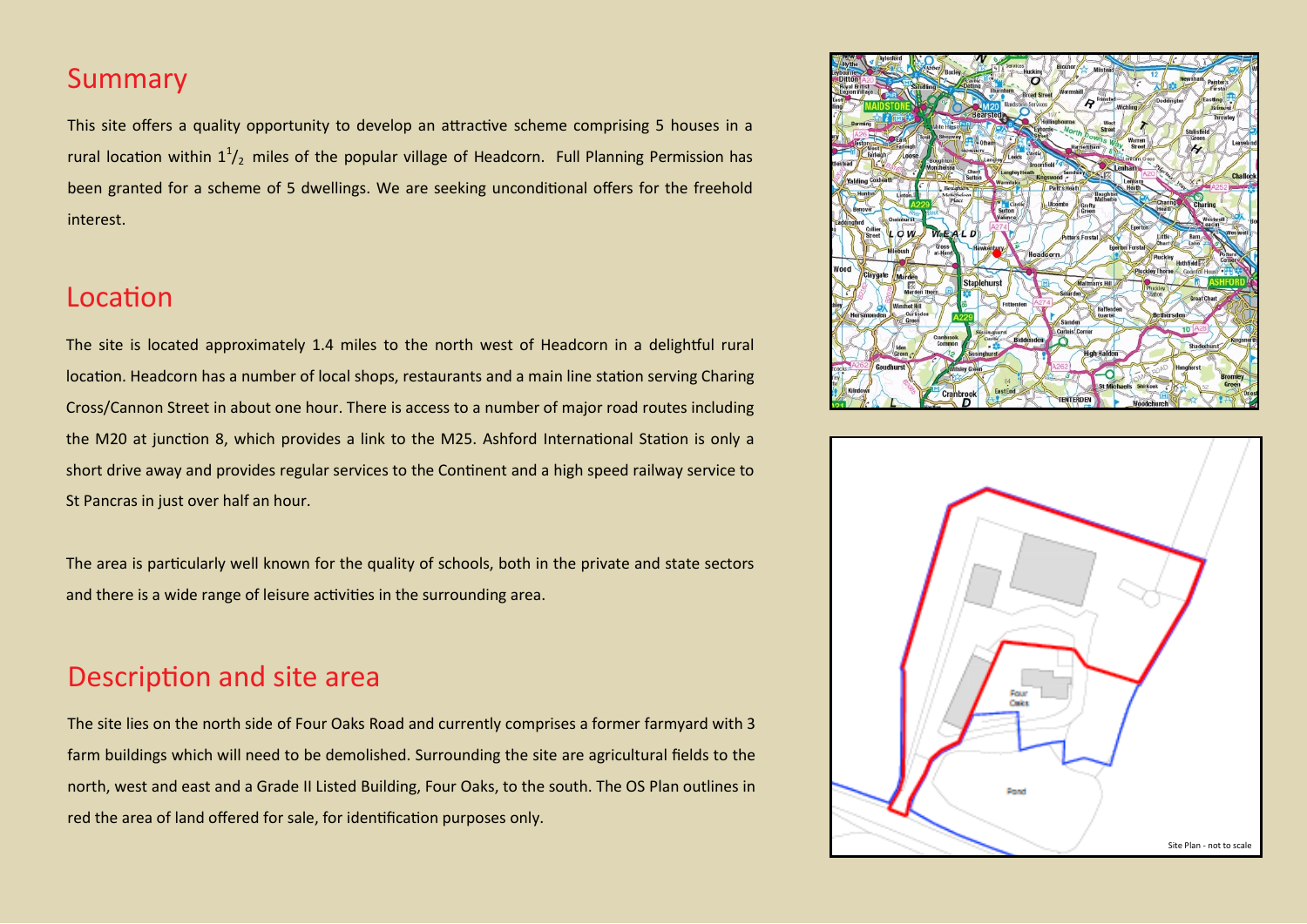#### Planning and Development Proposals

Full Planning Permission was granted on 16th October 2020 for the demolition of existing barns and erection of five dwellings, with associated parking, amenity space and landscaping. The consent contains 16 planning conditions which are all fairly standard. Planning reference - 20/502018/FULL.

Access into the scheme is from Four Oaks Road over the existing vehicular entrance. The internal road layout provides access to all 5 dwellings (as well as maintaining access to the neighbouring listed dwelling 'Four Oaks'). The access shall be an informal gravel drive.

The scheme has been designed to resemble a pair of farmworkers cottages, farmhouse, barn and oast house, centred around a traditional farmstead courtyard. The proposed dwellings will be two storey in height and comprise 3 detached 4 bedroom houses and a pair of semi-detached 3 bedroom houses.

There is a footpath which follows the access road from Four Oaks Road into the site and then veers off to the east around the south of Four Oaks and into Plot 5. The Vendors have submitted an application for the diversion of part of this footpath so that it runs along the eastern edge of Plot 5. Details are available in the information pack.

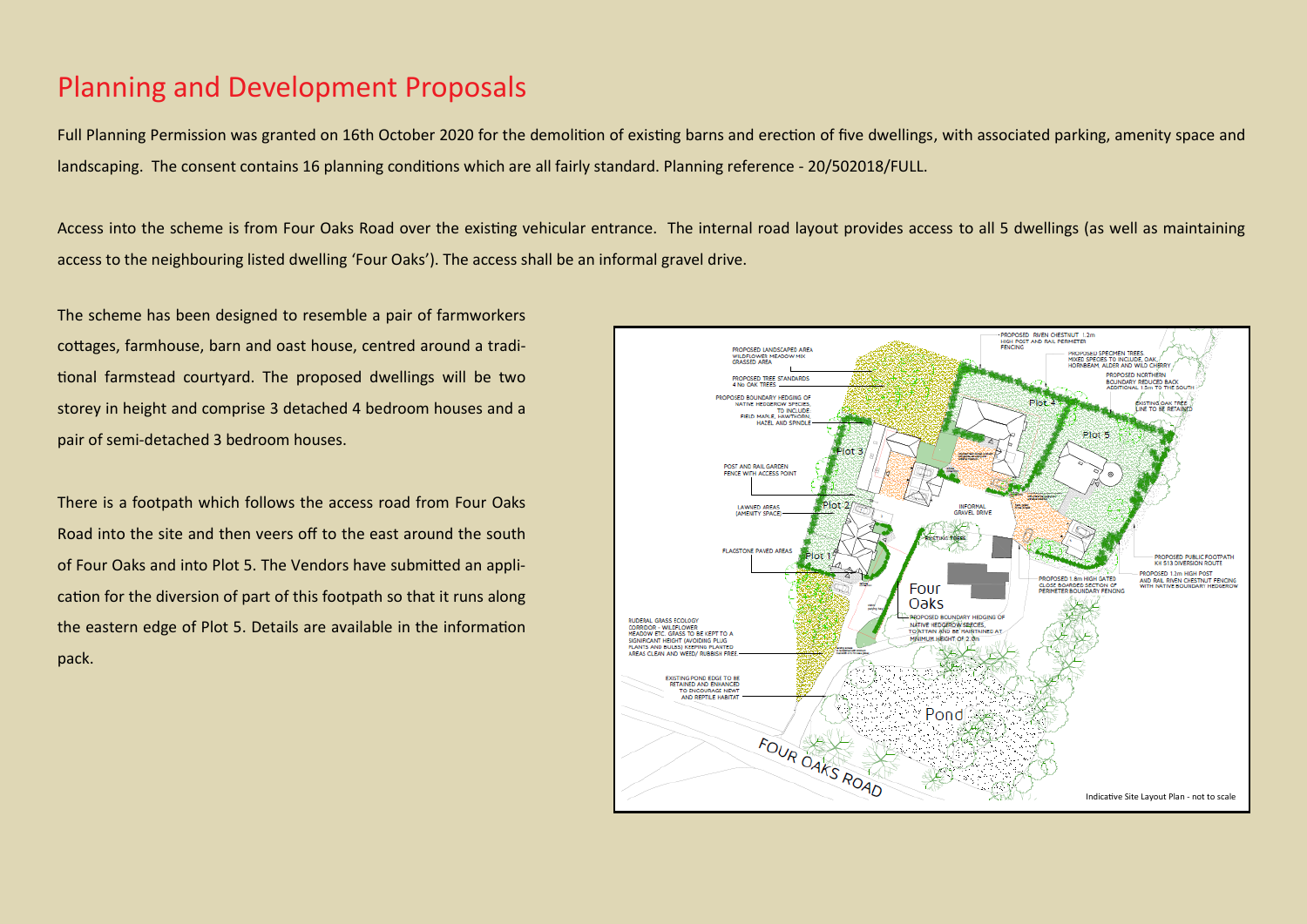| <b>Schedule of Accommodation</b><br>(Approximate) | <b>GIA</b> |
|---------------------------------------------------|------------|
|                                                   | Sq ft      |
| Plot 1                                            | 1,141      |
| Plot 2                                            | 1,162      |
| Plot 3                                            | 1,970      |
| Plot 4                                            | 2,702      |
| Plot 5                                            | 2,206      |

### $A = A + A + A$  Schedule Schedule Schedule Schedule Schedule Schedule Schedule Schedule Schedule Schedule Schedule Schedule Schedule Schedule Schedule Schedule Schedule Schedule Schedule Schedule Schedule Schedule Schedule Sche

#### Services, Tenure & VAT

Purchasers are advised to make their own enquiries with the relevant statutory authorities to ensure availability and sufficient capacity at the site in order to service any proposed development.

The site is to be sold on a freehold basis with vacant possession upon completion.

**NB.** Please note that Four Oaks has rights over the access road.

The site is not registered for VAT and no VAT is chargeable on the sale price.

# Additional Information

The vendor has carried out a certain amount of due diligence on the site and all the reports and investigations are available to view and download from our website www.rpcland.co.uk. The following information is available:

- Plans and Drawings
- Design & Access Statement
- Planning Statement
- **Decision Notice**
- Groundsure Report
- Footpath Diversion Information
- Delegated Report
- Ecology Report
- Protected Species Report
- Reptile Survey Report and Mitigation Strategy